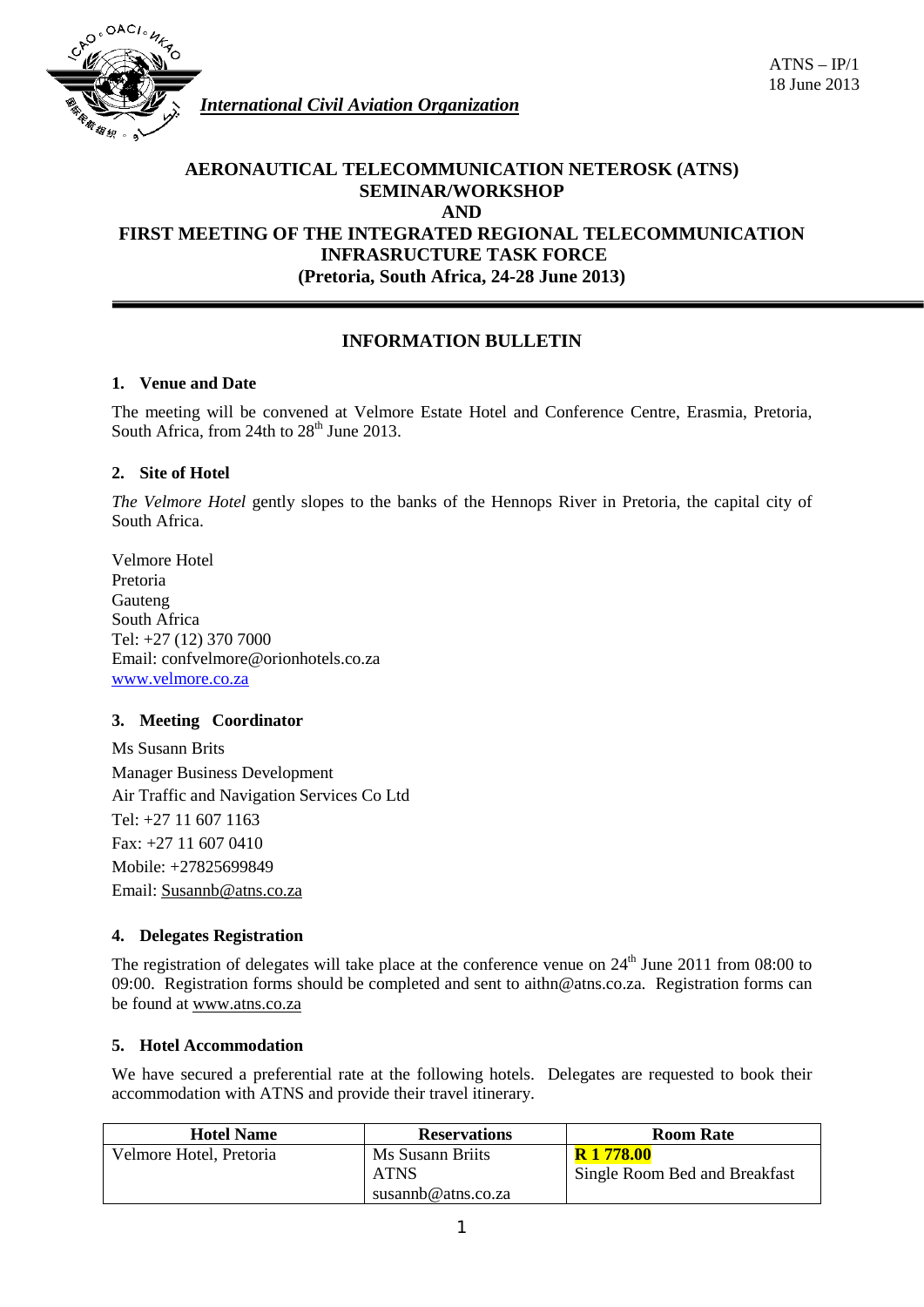| <b>Booking Reference</b>                                                                             | <b>ATNS</b>                   |                            |  |
|------------------------------------------------------------------------------------------------------|-------------------------------|----------------------------|--|
| <b>Airport Transfer</b>                                                                              | $\overline{R}$ 50 pp per trip | Book with accommodation    |  |
| <b>Contact Details</b>                                                                               |                               |                            |  |
| O R Tambo International Airport                                                                      | 60 km                         | 40-60 minutes driving time |  |
| Velmore gently slopes to the banks of the Hennops River. The style of the unique architecture is     |                               |                            |  |
| nostalgically inspired by French Provence'. The various buildings are spread so that they merge with |                               |                            |  |
| the landscape leaving guests and patrons with sense of space and serenity. At night Velmore is       |                               |                            |  |
| magically transformed to a romantic place with the ambient glow of lamp light.                       |                               |                            |  |

The hotel provides a shuttle service from O R Tambo International Airport. This has to be booked with the hotel when the booking is made.

# **6. VISA requirements**

To gain admission to South Africa it is necessary to be in possession of a valid passport and a visa if you are a citizen of a country that is subject to visa control.

All visa applications must be submitted to the nearest South African diplomatic or consulate representative together with the prescribed fee.

*A letter of invitation if required may be obtained from the conference co-ordinator. The full names, passport number, dates of issue and date of expiry and country of issue must be provided.* 

Immunization for yellow fever is an entry requirement if your journey starts or passes through the yellow fever belt of Africa or South America.

# *The visa information is meant to serve as a guide only. The requirements for entry into South Africa differ from country to country, are subject to change and each application is treated as an individual case.*

Welcome to the southern tip of Africa. Here, two great oceans meet, warm weather lasts most of the year, and big game roams just beyond the city lights.

Today, this country is the powerhouse of Africa, the most advanced, broad-based economy on the continent, with infrastructure to match any first-world nation.

You can drive on wide, tarred highways all 1 600 kilometres from Messina at the very top of the country to Cape Town at the bottom. Or join millions of passengers who disembark at our airports every year.

Two-thirds of Africa's electricity is generated here. Forty percent of the phones are here. Twenty percent of the world's gold is mined here. And almost everyone who visits is astonished at how far a dollar will stretch. Welcome to the Republic of South Africa.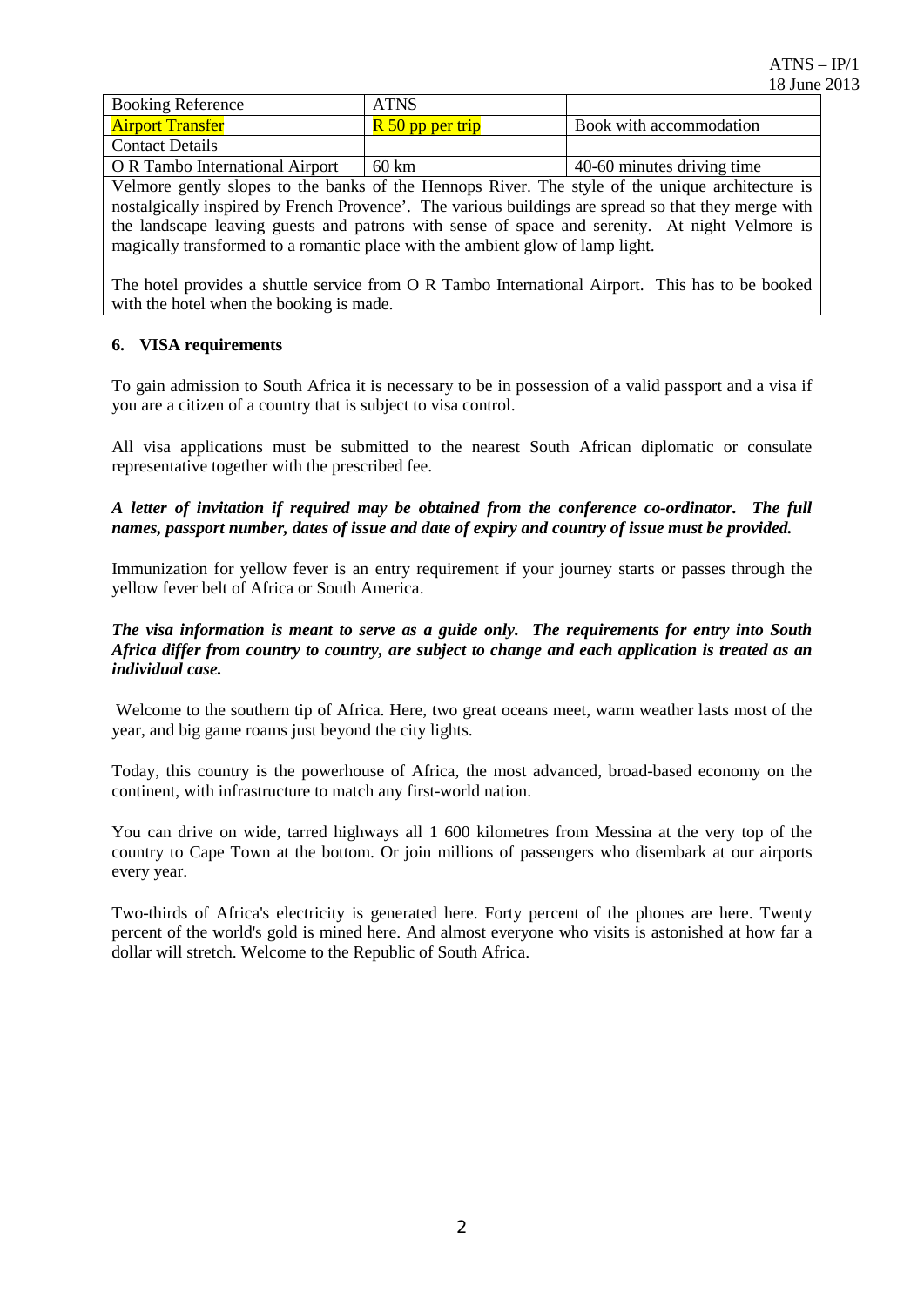# **7. About Pretoria and Gauteng**



8. **Welcome to Pretoria,** the city in the northern part of [Gauteng Province,](http://en.wikipedia.org/wiki/Gauteng_Province) [South Africa.](http://en.wikipedia.org/wiki/South_Africa) It is one of the country's three [capital cities,](http://en.wikipedia.org/wiki/Capital_(political)) serving as the executive (administrative) and de facto national capital; the others are [Cape Town,](http://en.wikipedia.org/wiki/Cape_Town) the [legislative](http://en.wikipedia.org/wiki/Legislature) capital, and [Bloemfontein,](http://en.wikipedia.org/wiki/Bloemfontein) the [judicial](http://en.wikipedia.org/wiki/Judicial) capital.

Pretoria is sometimes regarded as being divided into three sections: West, East and north, relative to the CBD (Central Business District).

Pretoria in is popularly known as The Jacaranda City due to the thousands of Jacaranda trees planted in its streets, parks and garden

# 9. **What languages do people speak?**

[We speak English ... and more!](http://www.southafrica.info/plan_trip/travel_tips/questions/language.htm)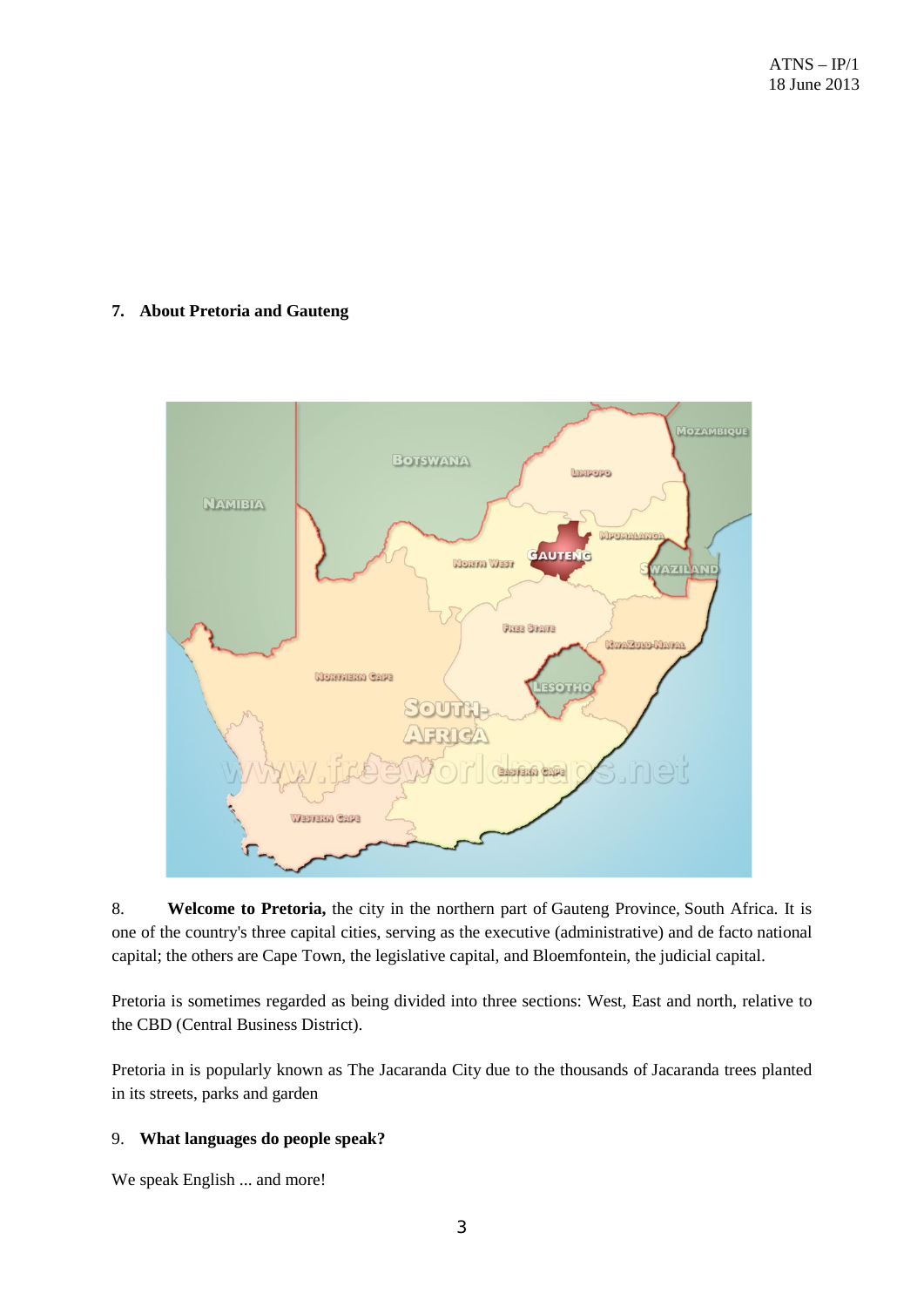There are 11 officially recognized languages, most of them indigenous to South Africa. Everywhere you go, you can expect to find people who speak or understand English. Road signs and official forms are in English. At any hotel, the receptionists, waiters and porters will speak English. English is the language of the cities, of commerce and banking, of government, of road signs and official documents.

### **10. Weather**

Winter, without rain. The average low temperatures 5 and high is 19. Bring warm clothes especially for the evenings.

### **11. Does South Africa have big cities with modern amenities?**

There's more to Africa than lions. Johannesburg, a city of skyscrapers, sprawls wider than London or New York. The lights work, the water flows, there are multi-lane highways and - unfortunately traffic jams. You can book into a Hilton or a Hyatt or a Holiday Inn and eat at cosmopolitan restaurants serving anything from sushi to burgers to crocodile steaks. Or you can just lie back on a couch and choose from five analogue and 53 digital TV channels.

#### **12. You say the roads are tarred?**

Yes, even in the smallest towns, where main roads often date back to the 19th century, and are wide enough to turn ox-wagons. Outside the cities, there are 8 000 kilometres of tarred and regularly maintained national highway, plus a thousand more kilometres of toll roads. Almost 1 500 kilometres of those routes are dual carriageway, with this number constantly rising. The national railway has 30 600 kilometres of rail track connecting the smallest hamlets. Some 3 600 locomotives pull 124 000 wagons of freight each day. There are three international airports big enough to land jumbos, 10 national airports large enough for most big commercial jets, and another 700 smaller airports.

### **13. Telephones**

The phones work, and they dial abroad. The country's telecommunications operator Telkom, part government and part foreign owned, is the 28th largest in the world, and accounts for 39% of the phone lines on the African continent. It is well ahead of targets on an ambitious scheme to push telecommunications into the remotest rural communities.

You can rent mobile phones – known here as cellphones – from the airport on arrival. You should find an Internet café in even the smallest towns, and the postal service works, offering the usual letter and parcel services as well as securemail, freight and courier services.

Public telephones are either coin- or card-operated. Phone cards can be purchased at certain stores, post offices and airports.

#### **14. Are there modern banks?**

You can use Visa and Mastercard almost everywhere, and bank by ATM or online.

The banks are generally open from 09h00 to 15h30 Mondays through Fridays, and 08h30 to 11h00 on Saturdays, but those at the airports adjust their hours to accommodate international flights.

All major credit cards can be used in South Africa, with American Express and Diners Club enjoying less universal acceptance than MasterCard and Visa. In some small towns, you may find you'll need to use cash.

One anomaly - **you can't purchase fuel with a credit card**. Many locals have special fuel credit cards, known as garage or petrol cards, for use only at filling stations. You can, however, pay road tolls with MasterCard or Visa.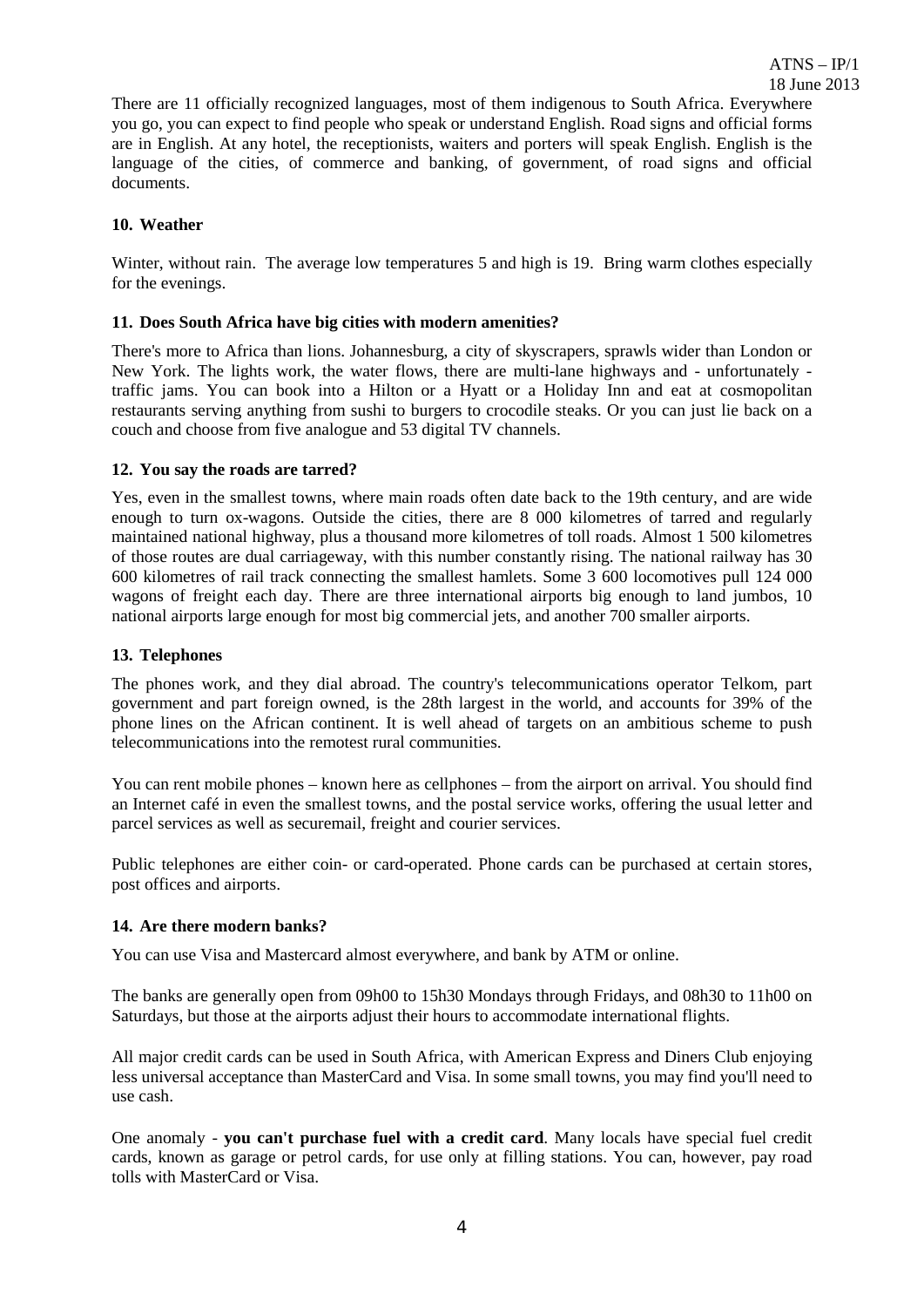### **15. How far will my money go?**

Okay, not as far as it would have some years ago, when South Africa's currency was well over 10 to the US dollar. Now the rand is a lot stronger (it is around R8.5/\$), but with the exchange rate still definitely in your favour, you'll find South Africa a very inexpensive destination.

South Africa's unit of currency is the rand, which is divided into 100 cents. Coins come in denominations of 5c, 10c, 20c, 50c, R1, R2 and R5, and notes in denominations of R10, R20, R50, R100 and R200.

#### **16. Getting to South Africa**

O R Tambo International Airport is a world class facility offers a host of features to make your travelling experience as comfortable and pleasurable as possible. Shops and restaurants, a bank and post office are just a few additional features O R Tambo International Airport. O R Tambo International Airport is located 56 km from Pretoria and it can travel time can be 40-60 min depending on the time of the day.

# **17. Tipping**

Tipping is optional. It is however usual to tip for restaurant service and hotel porters. Value added tax (VAT) is levied on most goods and services but as a foreign national you may reclaim VAT on anything you bought for over R250 to take out of the country unused. **You need to do this before you embark on your flight home and you will have to produce the original tax invoice for the item.**

#### **18. Taxes and Duty**

South African custom's passenger allowances entitle you to bring new or used goods of up to R3000 in value into the country without paying any duty. For additional goods, new or used of up to R12 000 in value you will be charges a flat rate of 20% duty. Thereafter normal customs duties apply.

You can also bring in duty free the following:

- Wine  $-2l$  per person
- Spirits and other alcoholic beverages 1 per person
- Cigarettes 200 per person
- Cigars 20 per person
- Perfume 50ml per person
- *Eau de Toilette*  250ml per person

*The alcohol and tobacco allowances only apply to people over 18 years old.*

*All currency must be declared on entering the country. When you leave the country you are permitted to take up to R500 in South African Reserve Bank notes. A 20% levy is charged on amounts above R500.*

#### **19. Tips for staying out of trouble**

Crime, like anywhere else in the world, can be a problem, but you really need not do much more than take all the usual sensible precautions. Know where you're going before you set off, particularly at night, watch your possessions, don't walk alone in dodgy areas, and lock your doors at night - much like anywhere else. And, like anywhere else in the world, there are some areas of major cities which are dodgier than others. It is easy to avoid these and still have a good time.

When walking through areas that are considered risky, avoid wearing visible jewellery or carrying cameras and bags over your shoulder. Keep cellphones and wallets tucked away where no one can see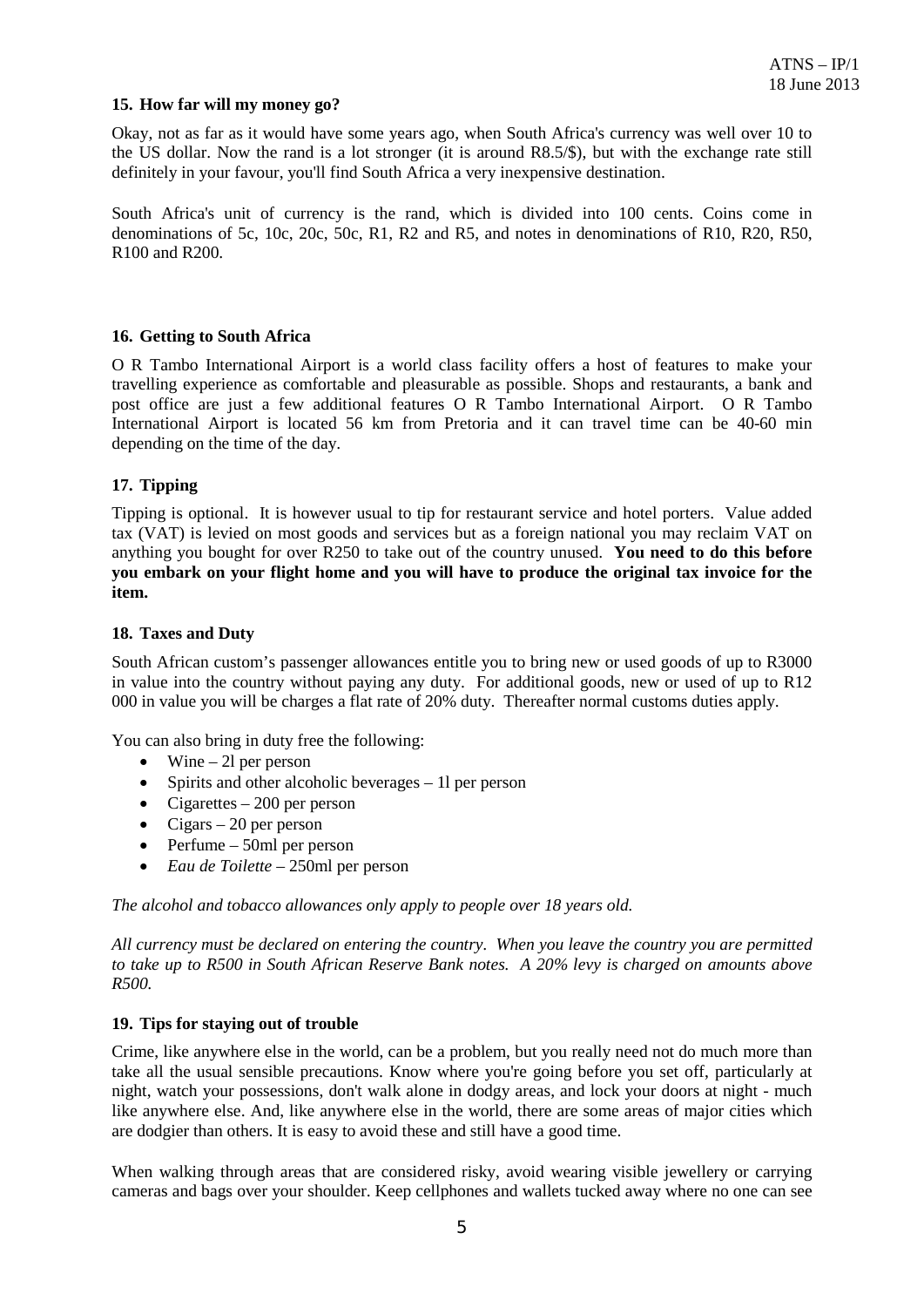them. Check beforehand that the areas you plan to visit are safe by asking hotel staff or police. It is not advisable to use local commuter and metro trains.

Other sensible advice is not to hitchhike or accept or carry items for strangers. Our airport security is quite strict so, to avoid delays in checking in, remove all sharp objects (even nail files and hairclips) from your hand luggage.

### **20. Stay out of jail!**

And, while on the subject of crime, do bear in mind that committing a criminal offence in any foreign country is always more of a problem than doing so at home. You're probably not planning to, but there are a few actions which could land you in one of our not-too-luxurious jails. These include smuggling, bilking, and trading in, or using, recreational drugs – with the exception of tobacco and alcohol. Poaching is probably far from your mind but, just in case you're tempted to "harvest" a rhino horn as a souvenir, remember our game scouts are armed.

#### **21. Health tips for travellers**

While there are risks anywhere, South Africa has a relatively salubrious climate and our levels of water treatment, hygiene and such make it a pretty safe destination.

# **22. Medical facilities**

Medical facilities in cities and larger towns are world-class. Trained medical caregivers are deployed round the country, so help is never far away.

# **23. The sun**

We have a warm sunny climate and you should wear sunscreen and a hat whenever you are out of doors during the day, particularly between 10h00 and 16h00, regardless of whether there is cloud cover or not. Sunglasses are also recommended wear, as the glare of the African sun can be strong.

#### **24. Can I drink the water?**

High-quality tap (faucet) water is available almost everywhere in South Africa, treated so as to be free of harmful micro-organisms and in any area other than informal settlements, and is both palatable and safe to drink straight from the tap.

# **25. Do I need to take malaria tablets?**

Consult your doctor or a specialist travel clinic for the latest advice concerning malaria prophylaxis, as it changes regularly.

Whether you take oral prophylaxis or not, always use mosquito repellent, wear long pants, closed shoes and light long-sleeved shirts at night, and sleep under a mosquito net in endemic areas (the anopheles mosquito, which carries malaria, operates almost exclusively after dark). It is advisable to avoid malarial areas if you are pregnant.

#### **26. HIV/Aids**

As in other countries, always take precautions when having sex. South Africa has one of the highest rates of HIV in the world.